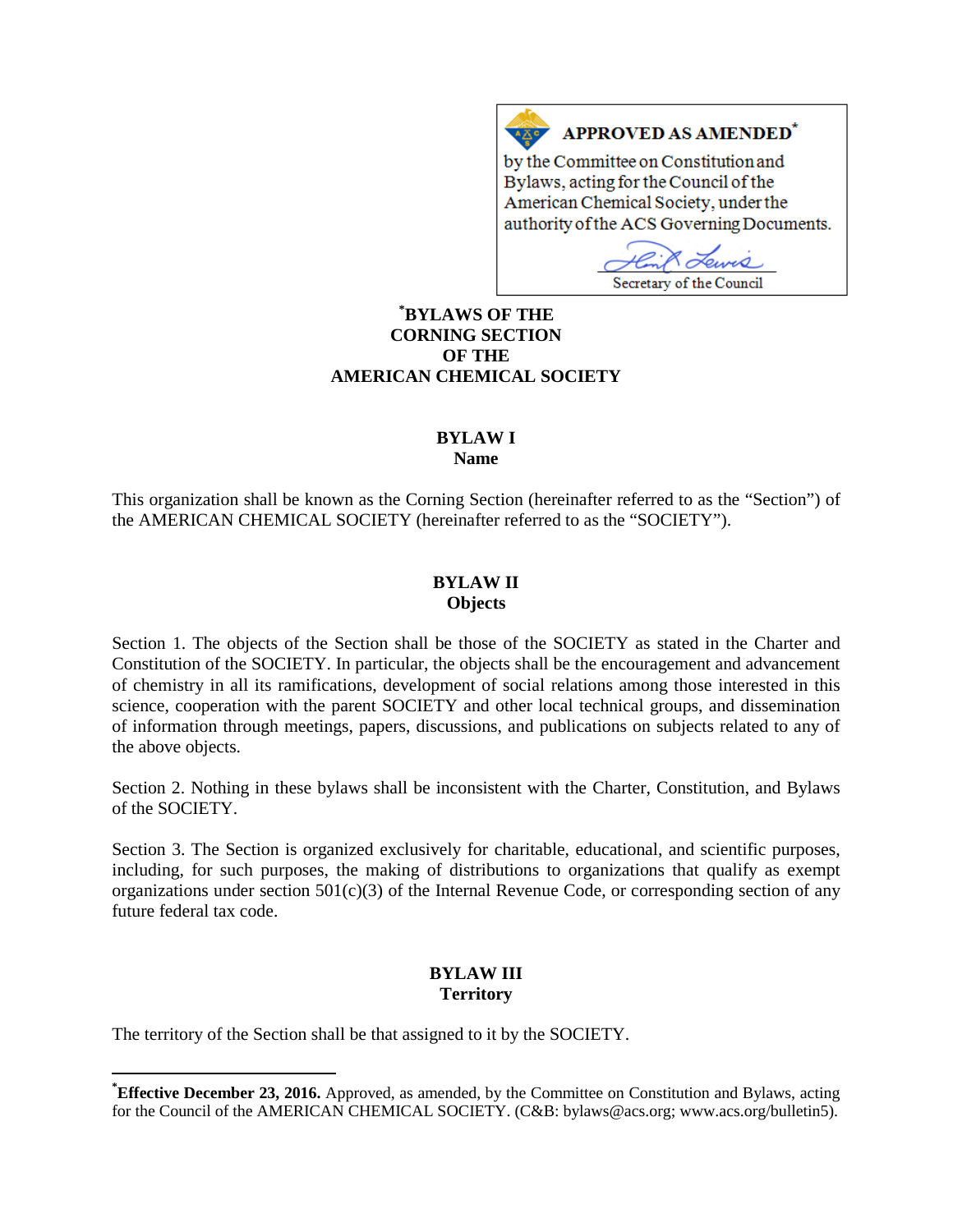#### **BYLAW IV Members and Affiliates**

Section 1. The rolls of the Section shall include those MEMBERS and STUDENT MEMBERS (hereinafter collectively referred to as "members") and Society Affiliates of the SOCIETY residing within the territory of the Section provided that any exceptions to this rule shall be made in conformity with the Constitution and Bylaws of the SOCIETY.

Section 2. STUDENT MEMBERS shall be entitled to all privileges of membership except that of holding an elective position of the SOCIETY. STUDENT MEMBERS may not serve as Councilors, Alternate Councilors, or Temporary Substitute Councilors, but they may be appointed as committee chairs.

Section 3. The Section may have Local Section Affiliates as authorized in the Constitution and Bylaws of the SOCIETY. Local Section Affiliates shall retain affiliate status only so long as payment is made of Local Section Affiliate dues of not less than two dollars (\$2.00) per annum. A Local Section Affiliate shall have all the privileges of membership in the Section except for (1) holding an elective position, (2) voting on Articles of Incorporation and bylaws, or (3) voting for Councilor(s) or Alternate Councilor(s). Further, and only if permitted by the SOCIETY's Bylaws, a Local Section Affiliate (1) may vote for an elective position but not for the Councilor(s) or Alternate Councilor(s), (2) may be appointed as a committee chair, and (3) may not serve as a voting member of the Executive Committee.

Section 4. Society Affiliates may be assessed dues in the amount specified by the Executive Committee. Society Affiliates may not (1) hold elective positions, (2) vote on Articles of Incorporation and bylaws of the Section, (3) vote for the Councilor(s) or Alternate Councilor(s) of the Section, or (4) serve as a voting member of its Executive Committee or equivalent policy-making body, but they may be appointed as committee chairs. Further, and only if permitted by the SOCIETY's Bylaws, Society Affiliates may vote for an elective position of the Section but not for the Councilor(s) or Alternate Councilor(s).

Section 5. Members and affiliates shall have such rights and privileges as are accorded them by the Constitution and Bylaws of the SOCIETY and these bylaws.

#### **BYLAW V**

#### **Officers, Executive Committee, and Councilors**

Section 1. The officers of the Section shall be MEMBERS of the SOCIETY and the Section and shall consist of the Chair, Chair-Elect, Secretary, and Treasurer, and the Immediate Past Chair. The Secretary and Treasurer positions may be held by the same person.

Section 2. The Executive Committee shall be the governing body of the Section and as such shall have full power to conduct, manage, and direct the business and affairs of the Section in accordance with the Constitution and Bylaws of the SOCIETY and these bylaws. The Executive Committee shall consist of the officers of the Section, the Councilors, and Alternate Councilors, two Members-at-Large, two Area Representatives, and as nonvoting members, the chairs of the standing committees.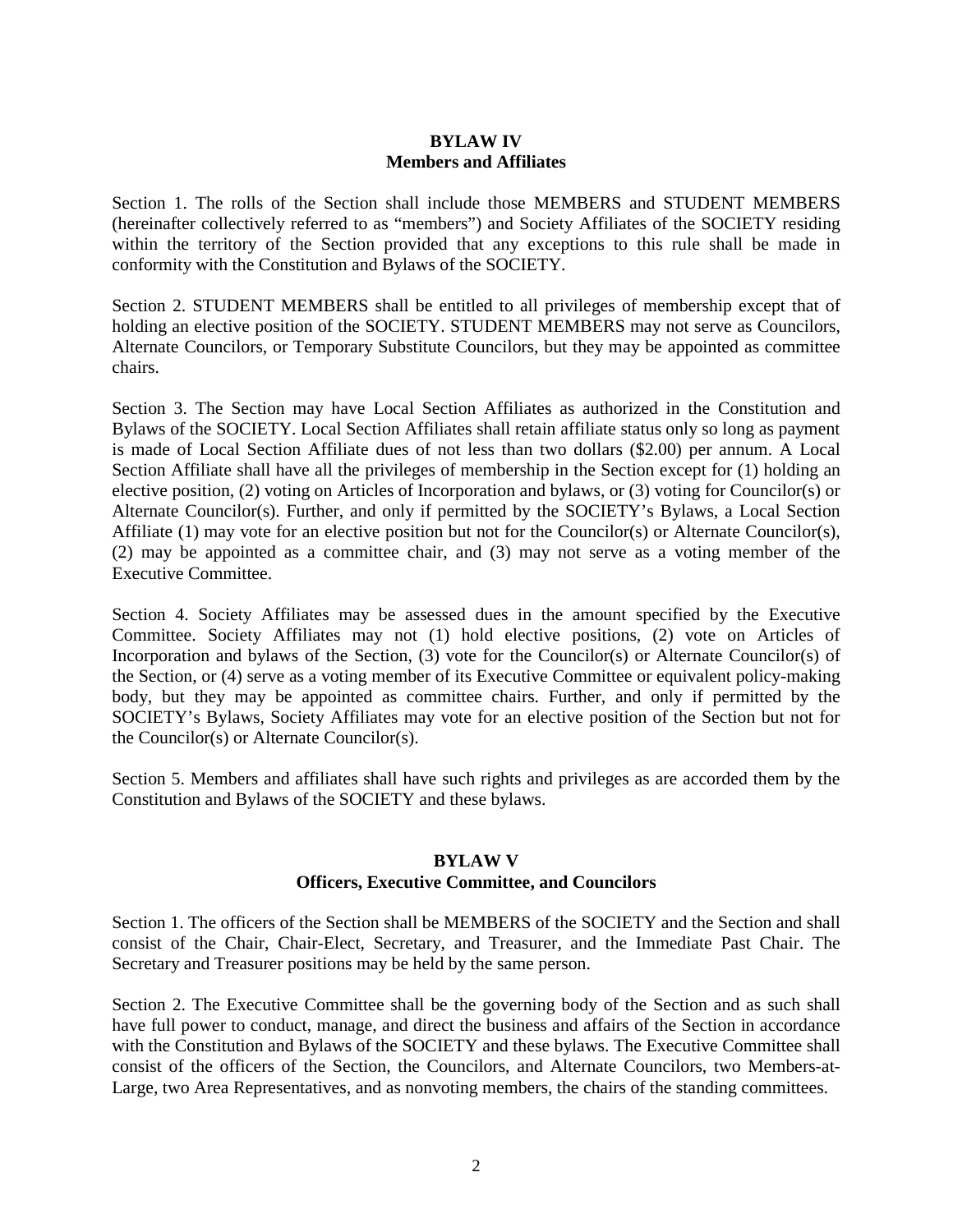Section 3. The Chair and Chair-Elect of the Section shall serve for a term of one year beginning on January 1 or until their successors are elected. At the end of the Chair-Elect's term of office, the Chair-Elect shall succeed to the office of Chair. The Secretary and Treasurer shall serve for a term of two years beginning on January 1 or until their successors are elected. The two Members-at-Large shall be elected from the MEMBERS for two-year terms beginning January 1. Members-at-Large shall be elected in separate years, whenever possible, to provide for a rotation of terms. With the exception of the Chair and Chair-Elect, the incumbent of any position is eligible for reelection. The Secretary and Treasurer shall be elected in alternate years, whenever possible.

One of the two Area Representatives shall represent those members whose address of employment is in Steuben County (New York). The other shall represent those members whose address of employment is in Bradford County (Pennsylvania). Each Area Representative shall be elected from the MEMBERS by his/her respective constituency for two-year terms beginning January 1.

Section 4. The duties of the officers, the Members-at-Large, and the Area Representatives shall be such as usually pertain to their offices, together with those required by these bylaws and by the Constitution and Bylaws of the SOCIETY, and such other duties as may be assigned to them from time to time by the Executive Committee.

- a. The duties of the Chair shall be to preside at meetings of the Executive Committee, to carry into effect the decisions and recommendations of that Committee, to preside at meetings of the Section to conduct governance business, to appoint, with the approval of the Executive Committee, all committee chairs and committee members except as stated elsewhere in these bylaws, and to carry out the duties required by the Constitution and Bylaws of the SOCIETY.
- b. The duties of the Chair-Elect shall be to assist the Chair with the direction and management of the Section. In the absence of the Chair, the duties of the office shall devolve upon the Chair-Elect.
- c. The duties of the Secretary shall be to keep a record of the minutes of the meetings of the Section and of the Executive Committee, to maintain a list of members and affiliates, to send to members and affiliates such notices as the business of the Section may require, to submit a report to the Section at its annual meeting, and to carry out the duties required by the Constitution and Bylaws of the SOCIETY and elsewhere in these bylaws. The Secretary shall preside over meetings in the absence of both the Chair and Chair-Elect.
- d. The Treasurer shall have charge of the funds of the Section, keep an accurate record of all receipts and disbursements, receive dues, and make those disbursements approved by the Executive Committee. The Treasurer shall render an account of all transactions and of the financial condition of the Section to the Executive Committee at times set by the Committee, and shall submit such reports as are required by the Constitution and Bylaws of the SOCIETY.
- e. The duties of the Members-at-Large shall include bringing before the Executive Committee such items of concern to members of the Section as shall have been brought to their attention, as well as any duties assigned by the Executive Committee.

Section 5. Vacancies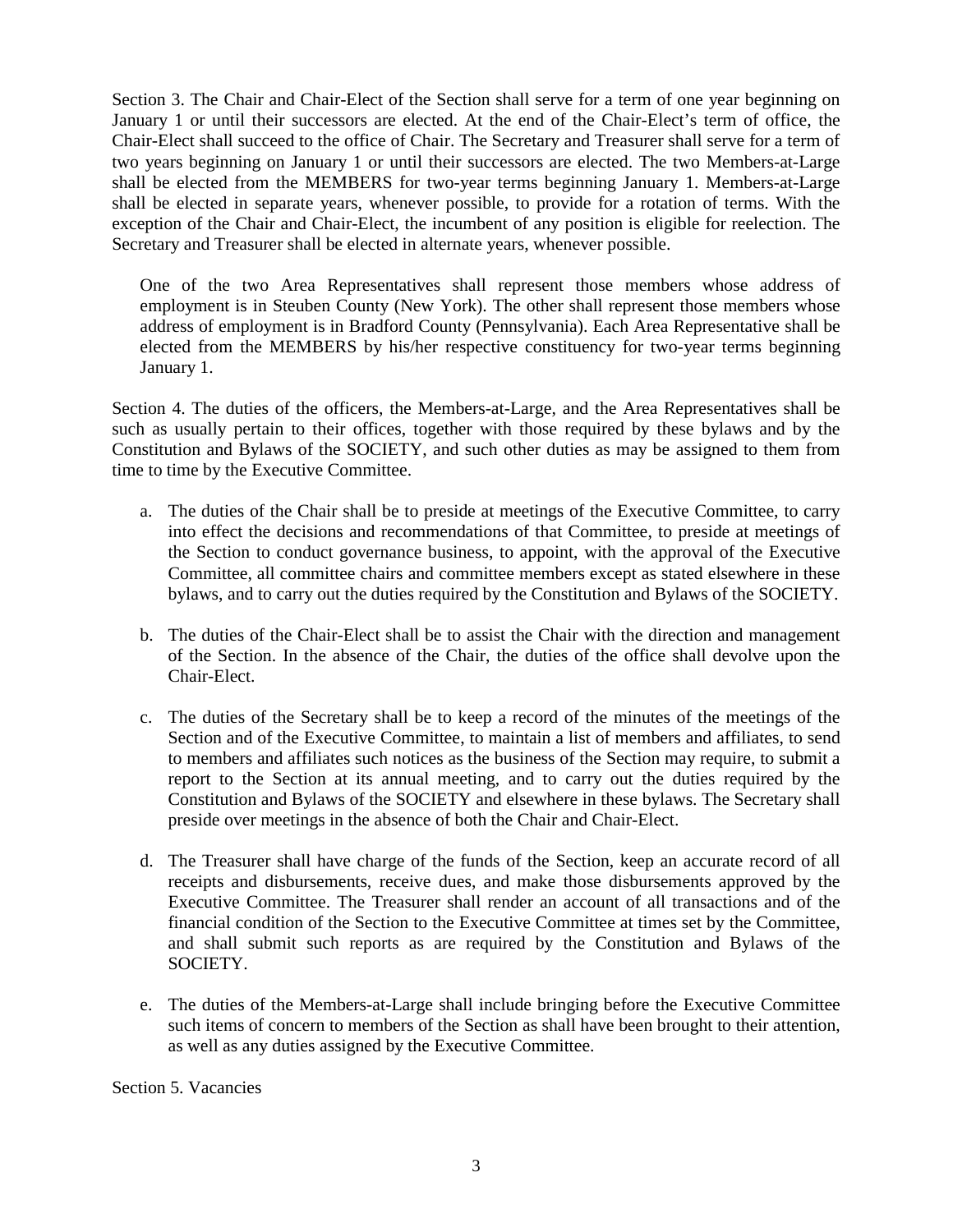- a. In the event of a vacancy in the office of Chair, the Chair-Elect shall assume the duties of Chair for the remainder of the term. In such case, the Chair-Elect moving into the position of Chair shall also hold that position during the normal term as Chair as part of the leadership transition.
- b. All other vacancies, except for Councilors and Alternate Councilors, shall be filled through interim appointment by the Chair from among the MEMBERS, with confirmation by majority vote of the Executive Committee, for the period up to the next annual election. At that time, the procedures for election as outlined in the bylaws of the Section shall be followed.
- c. An interim appointee to the vacated office of Chair-Elect shall not automatically succeed to the office of Chair. At the next election, both a Chair and a Chair-Elect shall be elected.

Section 6. Councilors, Alternate Councilors, and Temporary Substitute Councilors

- a. The Section shall have Councilors and Alternate Councilors as provided in the Constitution and Bylaws of the SOCIETY. The Section's Councilors and Alternate Councilors shall carry out those duties assigned to them by the Constitution and Bylaws of the SOCIETY. In particular, the Councilors (or Alternate Councilors or Temporary Substitute Councilor if so designated to serve in place of the Councilor for a particular meeting), shall attend meetings of the Council of the SOCIETY and represent the Section at such meetings.
- b. Councilors and Alternate Councilors shall be elected by ballot from among the MEMBERS for three-year terms beginning January 1. Reelection is permissible. Councilors shall be elected in separate years, whenever possible, to provide for a rotation of terms in accordance with the Constitution of the SOCIETY. A partial term of one or two years shall be used whenever necessary to establish or to restore rotation of three-year terms provided that the Councilor and/or Alternate Councilor agree to the partial term before the election.
- c. In the event that a Councilor is unable to attend a specified meeting of the Council of the SOCIETY, the Chair of the Section shall appoint one of the Alternate Councilors to serve as Councilor at the specified meeting. Such appointment of an Alternate Councilor shall be for only one meeting.
- d. If every Councilor and Alternate Councilor of the Section will be absent from a Council meeting, thus leaving the Section without representation at such meeting, the Executive Committee may designate one MEMBER of the Section as a Temporary Substitute Councilor in accordance with the Bylaws of the SOCIETY.
- e. The Executive Committee shall designate one or more Councilors to be disqualified under the SOCIETY's Bylaw provisions for reallocation of Councilors among the Sections.
- f. Any vacancy in the position of Councilor or Alternate Councilor shall be filled for the remainder of the unexpired term at the time of the next annual election. The vacancy may be filled until the next annual election by appointment by the Executive Committee.

## **BYLAW VI Manner of Election**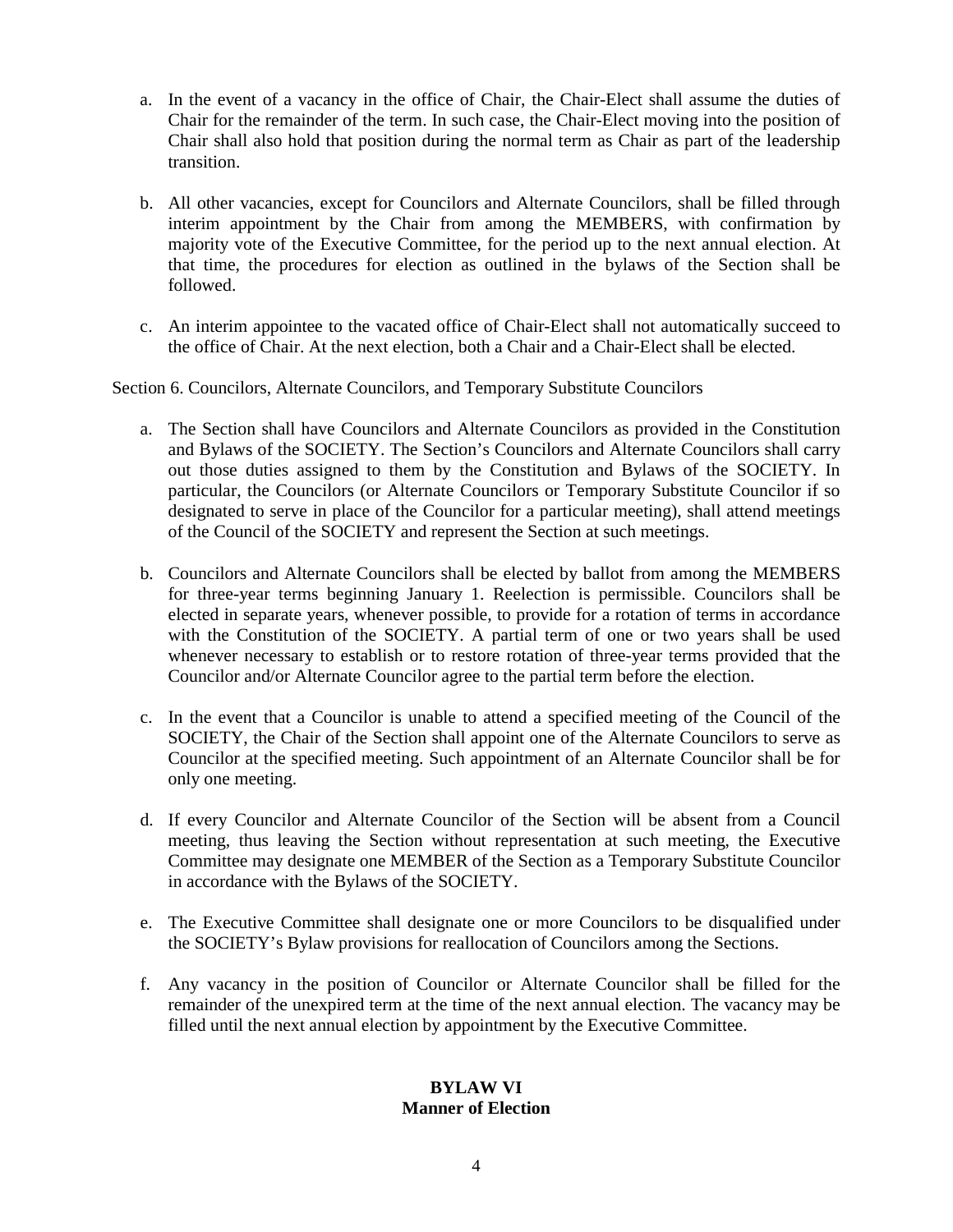Section 1. The election of officers and Members-at-Large shall be conducted by a ballot distributed to the members, and to affiliates but only if permitted by the SOCIETY's Bylaws, of the Section, in accordance with the Bylaws of the SOCIETY. Councilors and Alternate Councilors shall be elected by a ballot distributed to all members of the Section; affiliates may not vote for Councilors and Alternate Councilors. The election of the two Area Representatives shall be conducted by a ballot distributed only to those members, and to those affiliates but only if permitted by the SOCIETY's Bylaws, in their respective constituency, as described elsewhere in these bylaws.

Section 2. The Nomination Committee shall present its slate of candidates at the September meeting of the Executive Committee. The names of the candidates for each office to be filled shall be announced to the members and affiliates in the October newsletter, not later than October 10. Prior to October 15, any member of the Section may, in writing by a petition signed by at least 10 members of the Section or from the floor at a meeting if the nomination is seconded by another member, nominate additional candidates for office, provided that the nominees are MEMBERS of the Section as required elsewhere in these bylaws. Nominations so made shall be equally valid as those from the Nomination Committee. All candidates nominated shall have indicated willingness to serve if elected.

Section 3. When a ballot is used, the candidates for each position and for Councilor(s)/Alternate Councilor(s) shall be listed in an order to be selected by lot on a ballot to be distributed by November 4, only to eligible voters as noted above except that affiliates may not vote for Councilor(s)/Alternate Councilor(s). The ballot shall provide for a write-in candidate for each position to be filled. A paper ballot shall be provided to any member who requests it.

Section 4. The ballots shall be tabulated and validated not later than November 25. Except as noted below, the candidate for each position receiving the largest number of votes shall be declared elected. The Executive Committee may decide that for Councilor(s), the candidate(s) who receive the majority of votes shall be declared elected as Councilor(s); the candidate(s) who get the next largest number of votes shall be declared elected as Alternate Councilor(s). In case of a tie vote for any position, the Executive Committee, by ballot, shall elect from among the candidates who share the tie vote; the candidate receiving the largest number of votes shall be declared elected.

Section 5. The results shall be announced by the Section Chair or his or her designee as soon as possible after the election, and also published in the Section's newsletter and/or on the Section's website soon thereafter. The results shall be certified to the Executive Director of the SOCIETY not later than December 1.

Section 6. In accordance with the SOCIETY's Bylaws, balloting procedures should ensure fair balloting that is open to all eligible members, protection against fraudulent balloting, and the timely reporting and archiving of balloting results.

#### **BYLAW VII Recall of Elected Officials**

Section 1. The elected officials of the Section (officers and elected Executive Committee members, except not Councilors and Alternate Councilors) are subject to recall for neglect of duties or conduct injurious to the SOCIETY. Recall procedures are not applicable to Councilors and Alternate Councilors. However, only if permitted by the SOCIETY's Bylaws, Councilors and Alternate Councilors may be removed from office for neglect of their duties, misconduct, conduct that tends to injure the SOCIETY or the unit they represent, conduct that tends to adversely affect the reputation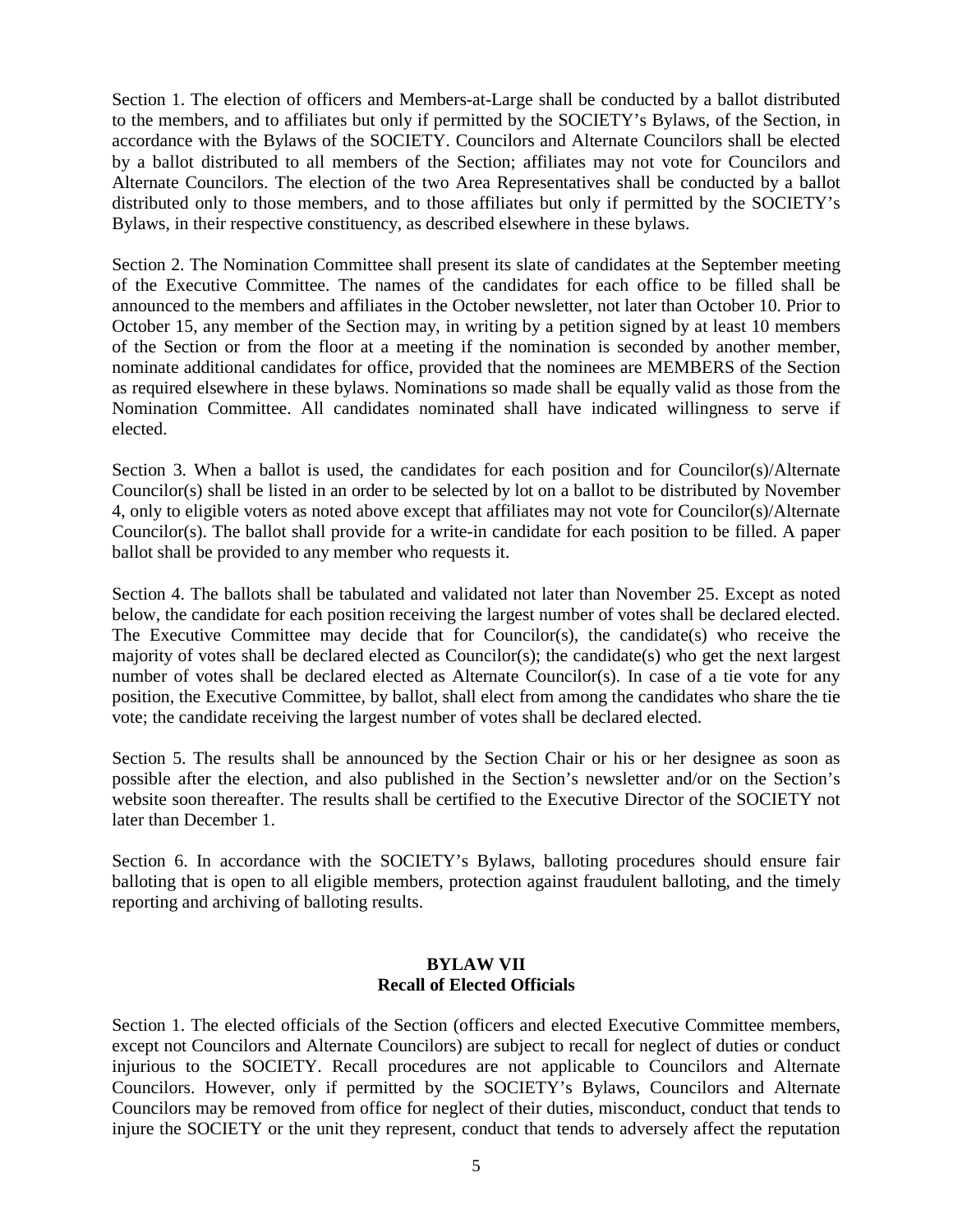of the SOCIETY, or conduct that is contrary to or destructive of the SOCIETY's objects, according to procedures promulgated by the Council Policy Committee and approved by the Council.

Section 2. The recall of an official shall be initiated when a signed petition, indicating in writing the specific charges and reasonable substantiating evidence, is submitted to the Chair from at least five members of the Section. In the event the Chair is the official in question, the Chair-Elect shall receive the petition and shall assume the duties of the Chair with respect to this issue until the issue is resolved.

Section 3. The Chair shall, without delay, determine that the petitioners are aware of the gravity of their actions and the procedures to be followed. The Chair shall seek an alternate resolution to the problem and a withdrawal of the petition at this time. In the absence of a resolution to the problem, the Chair shall notify the members of the Executive Committee and call a special meeting within thirty days.

- a. The Executive Committee shall promptly continue the recall process or dismiss the petition as ill-founded or find an alternate resolution to the problem. The Chair shall promptly inform the petitioners and the official of the decision of the Executive Committee. If no contact with the official can be made after a reasonable effort, the Executive Committee may remove the official in question with a two-thirds (2/3) vote of the remaining members.
- b. If the proceedings continue:
	- (1) The Chair shall assign the duties of the official to another qualified MEMBER of the Section until the issue is resolved.
	- (2) The official shall be offered an opportunity to answer the allegations in the petition before the Executive Committee. A certified letter shall be sent to the last known address on the official SOCIETY membership roll. Upon notification, the official shall have thirty days to make a written response to the allegations.
	- (3) The Executive Committee shall decide whether or not to proceed after studying the official's response. The Chair shall inform the official and the petitioners of the decision of the Executive Committee. If the Executive Committee decides that the proceedings shall continue, the official shall choose one of the following options:
		- (a) The official may resign.
		- (b) The official may request a recall vote. Section members shall be informed, through brief written statements prepared by the Executive Committee and the official, of the issues involved with the recall vote. Both statements shall be distributed to the members with the ballot. A paper ballot shall be provided to any member who requests it. At least two-thirds (2/3) of votes cast shall be required for the official to be removed from office. The membership shall be informed of the results of the recall vote.
		- (c) The official may request a hearing and a recall vote by the remaining members of the Executive Committee. At least two-thirds (2/3) vote of the remaining members of the Executive Committee shall be required to recall the official.
		- (d) The official may choose not to respond and thus forfeit the position.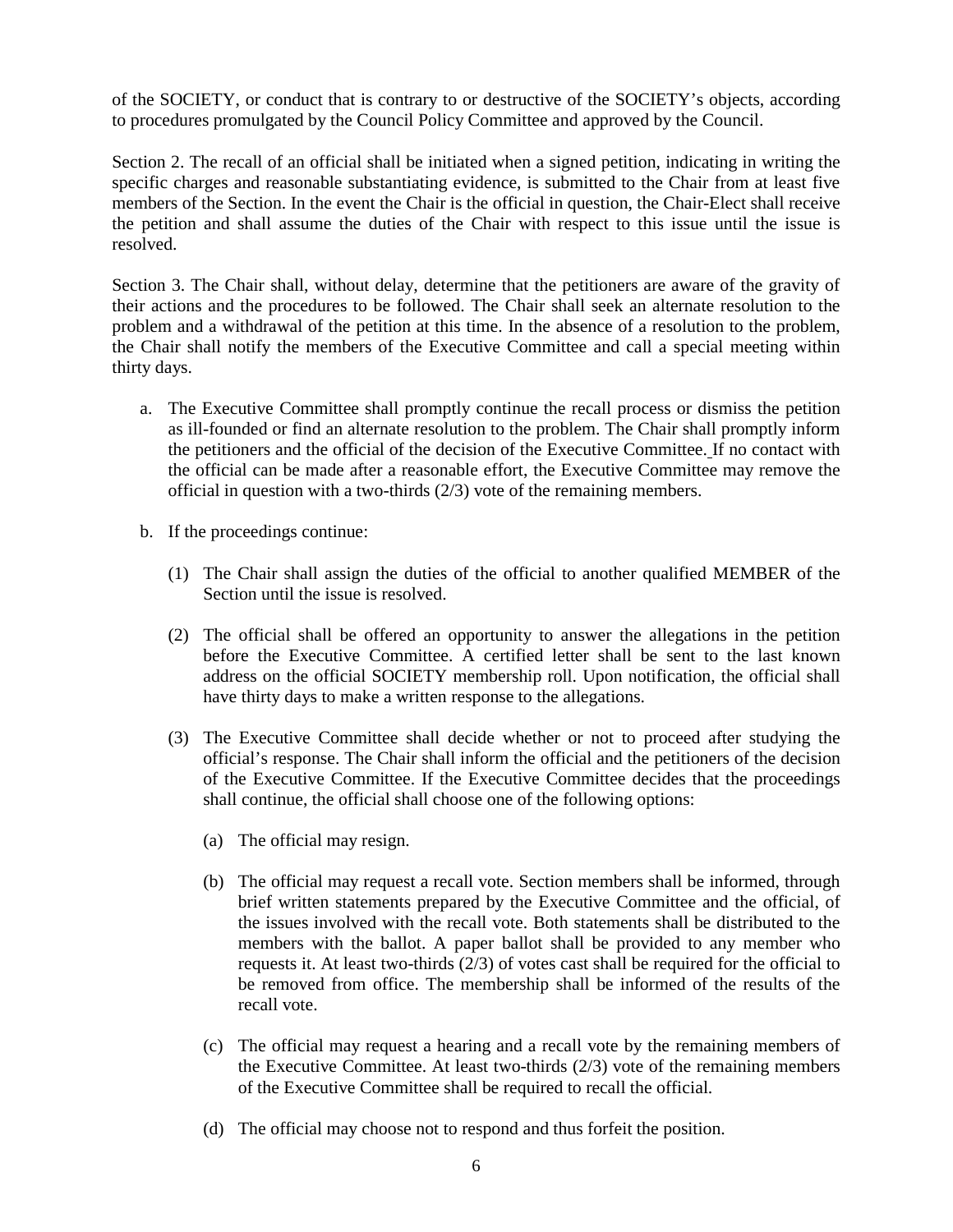Section 4. The vacancy provisions of these bylaws shall be used to fill a vacancy caused by a recall process. The Executive Director of the SOCIETY shall be informed of the recall and the filling of the vacancy.

#### **BYLAW VIII Committees**

Section 1. The Executive Committee shall establish committees as necessary for the proper operation of the Section. All committee members shall be members and/or affiliates of the SOCIETY and the Section.

Section 2. The Section shall have the following standing committee: Nomination.

## **BYLAW IX Meetings**

Section 1. The Executive Committee shall designate the times and places of the Section's meetings as it finds necessary or desirable for the proper functioning of the Section. The Section shall hold at least one meeting annually to conduct governance business; however, this requirement may be modified by the Executive Committee.

Section 2. The Executive Committee shall set the order of business for meetings of the Section to conduct governance business. The order of business may be suspended by a majority vote of the members present.

Section 3. The Section may hold special meetings to conduct governance business upon the written request of a majority of the Executive Committee or upon the written request of 10 members of the Section. To be valid, such request shall be received by the Secretary at least ten days before the date requested for the meeting and shall state the exact nature of the business to be transacted. No other business shall transpire at such meetings.

Section 4. Meetings of the Executive Committee and meetings of the Section to conduct governance business, with the approval of the Executive Committee, may be held by means of electronic communications technology that permits those in attendance to read or hear the proceedings substantially concurrently with their occurrence, to vote on matters submitted, to pose questions, and to make comments.

Section 5. The Executive Committee shall meet upon due notice either at the call of the Chair or upon request of a majority of its members. A quorum for an Executive Committee meeting shall consist of a majority of the voting members of the Committee. In the absence of a quorum, called meetings of the Executive Committee shall adjourn to a specific date.

Section 6. Due notice of the Section's meetings, not including committee meetings, shall be sent to each member and affiliate of the Section. A quorum for the transaction of governance business at such a Section meeting shall consist of 10 members of the Section. No governance business shall be conducted in the absence of a quorum.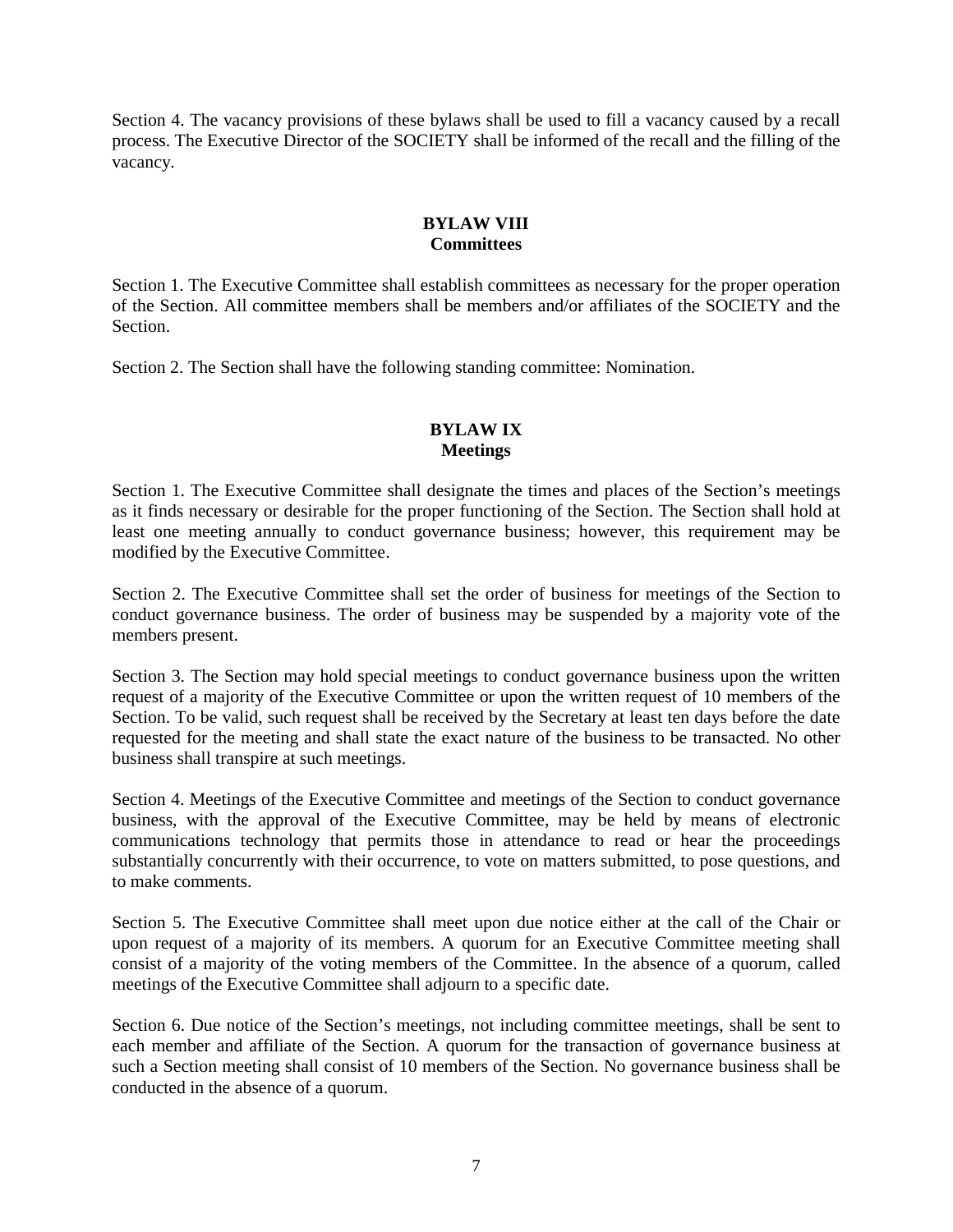Section 7. The fee for registration at any special meeting shall be decided by the Executive Committee in accordance with the Constitution of the SOCIETY.

Section 8. The most recent edition of *Robert's Rules of Order Newly Revised* shall be the parliamentary authority for all matters not covered in these bylaws or in the SOCIETY's documents.

## **BYLAW X Finances**

Section 1.

- a. Members of the Section may be assessed voluntary Local Section dues in an amount set by the Executive Committee. The Executive Committee shall have the option to waive or discount dues for STUDENT MEMBERS and for others as provided in the SOCIETY's Bylaws for waived or discounted dues.
- b. Society Affiliates shall be assessed annual dues in an amount set by the Executive Committee.
- c. The annual dues of Local Section Affiliates shall be determined by the Executive Committee in accordance with the Constitution and Bylaws of the SOCIETY, and as mentioned elsewhere in these bylaws.

Section 2. The Section may raise or collect funds to be expended for local purposes, and may have the entire management and control of such funds insofar as such management and control shall not conflict with any provision of these bylaws or with the Constitution or Bylaws of the SOCIETY.

Section 3. The Section may receive donations or bequests made to it, and may expend or invest the same on behalf of the Section. Such expenditures or investments shall be made by the Treasurer of the Section upon authorization by the Executive Committee.

Section 4. A biennial audit of the books of the Treasurer and of any other transactions regarding the Section's funds shall be conducted by two or more disinterested members or individuals, appointed by the Executive Committee. The audit report shall be submitted to the Executive Committee at a date set by the Executive Committee.

#### **BYLAW XI Amendments**

Section 1. A petition to amend the bylaws may be initiated by the Executive Committee or by petition signed by at least 10 members of the Section. If the proposed amendment is approved by the Executive Committee, if practical, it shall be submitted to the SOCIETY's Committee on Constitution and Bylaws for review.

Section 2. The Executive Committee will then incorporate all the required changes and either accept or reject any recommended changes that are suggested by the Committee on Constitution and Bylaws. The revised bylaws shall then be submitted to the Section members for adoption. This may be accomplished at a business meeting of the Section provided that at least eight weeks prior notice is given to the Section members.